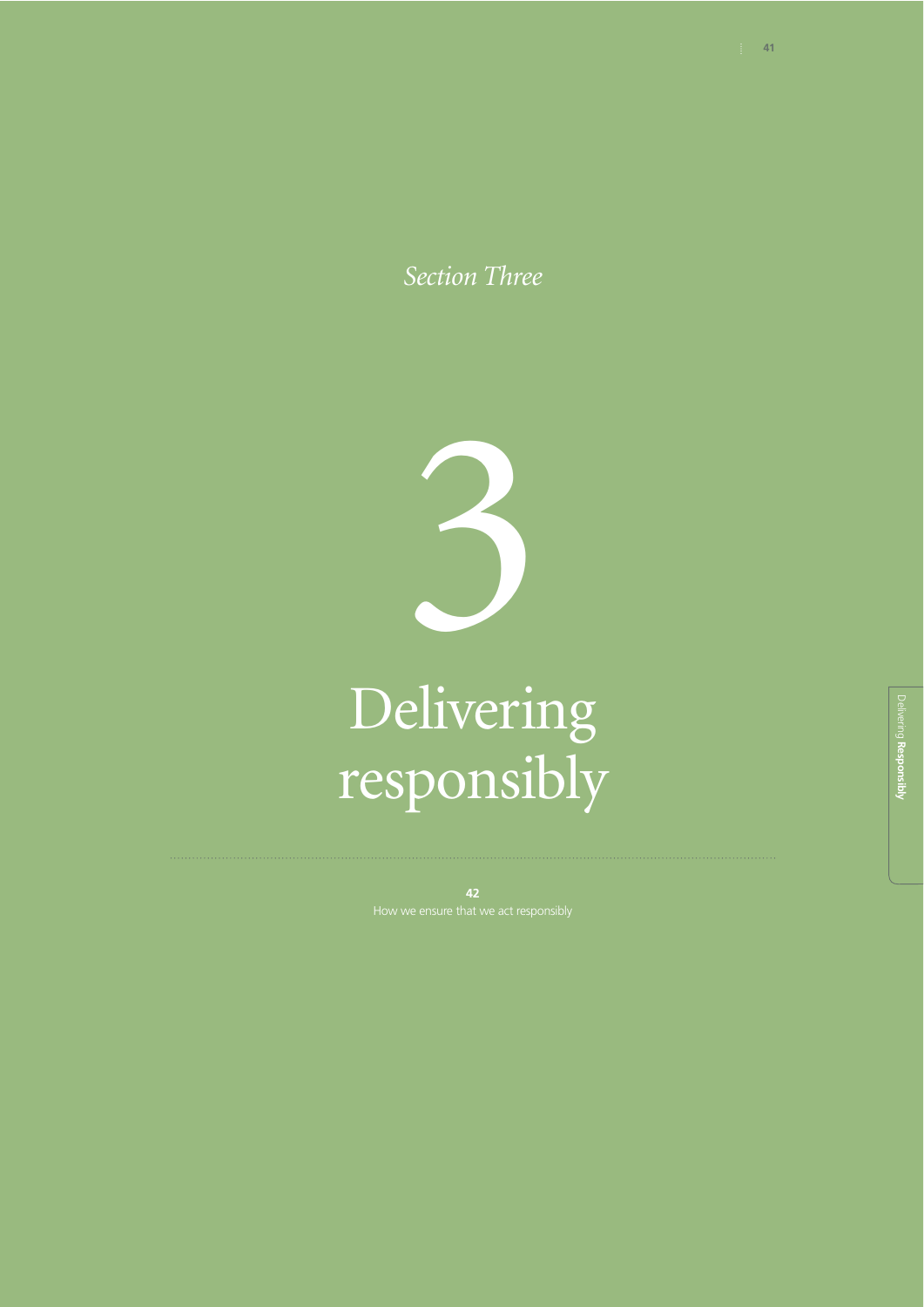## Corporate responsibility report

*Developing a long-term sustainable strategy* that addresses the social issues affecting society today in a way that makes sense for our business and reflects the core Hikma values

#### Overview from Mazen Darwazah, Vice-Chairman

2009 has been a rewarding and productive period for our corporate responsibility ("CR") programme. Throughout the year, we have focused on developing a long-term, sustainable strategy, which not only addresses the very real social issues affecting society today but does so in a way that makes sense for our business and reflects the core Hikma values.

Since the Company was founded in 1978, we have been committed to honesty, integrity and the highest possible standards in everything we do. We are dedicated to the welfare and education of our employees, committed to the communities in which we work and determined to preserve and protect the environment in which we operate. These principles have guided us for the past 30 years and will continue to do so in the future.

To that end, we have designed a five-year plan taking us from 2010 to 2015. The plan revolves around two broad themes – wellbeing and education, and four key platforms – our people, our community, our environment and global welfare. These have been chosen specifically because they combine our very real commitment to stakeholders and society with a desire to embed CR into the heart of our business.

## **Number of CR Champions**

Champions work to deliver initiatives and engage with employees to encourage and motivate



#### 2009 achievements

Corporate responsibility is and always has been an essential part of the Hikma way. Strong commitments to our community and the environment have helped to make Hikma what it is today – a highly successful international pharmaceutical company with a reputation for integrity.

Over the last three years we have sought to formalise our approach to CR to ensure that it is increasingly embedded in the way we conduct business. We began this process in 2006 by creating a Group-wide CR programme and introducing an official Hikma Code of Conduct. The following year, we built on that progress and in 2008 established a Board-level steering committee and an expanded working committee.

In 2009, we increased the number of CR Champions across the Group. The champions are focused on raising awareness of social, health and environmental issues in our business. In employee and community matters, we gave particular emphasis to four events: the Hikma Global Volunteering Day, 'You are Hikma', Hikma's Day against Breast Cancer and Hikma's Day against Diabetes. Volunteering is an important part of Hikma's CR approach and the annual Global Volunteering Day focuses each year on a different healthcare theme. We also spent time in 2009 developing and refining the five-year strategy for CR, endorsed and supported by our executive and non-executive Board members.

#### Aligning business and CR

We believe we owe a duty of care towards our employees, our customers, our suppliers and the wider community. Our commitment to operating responsibly has and will continue to differentiate us from our competitors. It has helped us to build our strong brand and, ultimately, it will help us to drive sales and to operate more efficiently.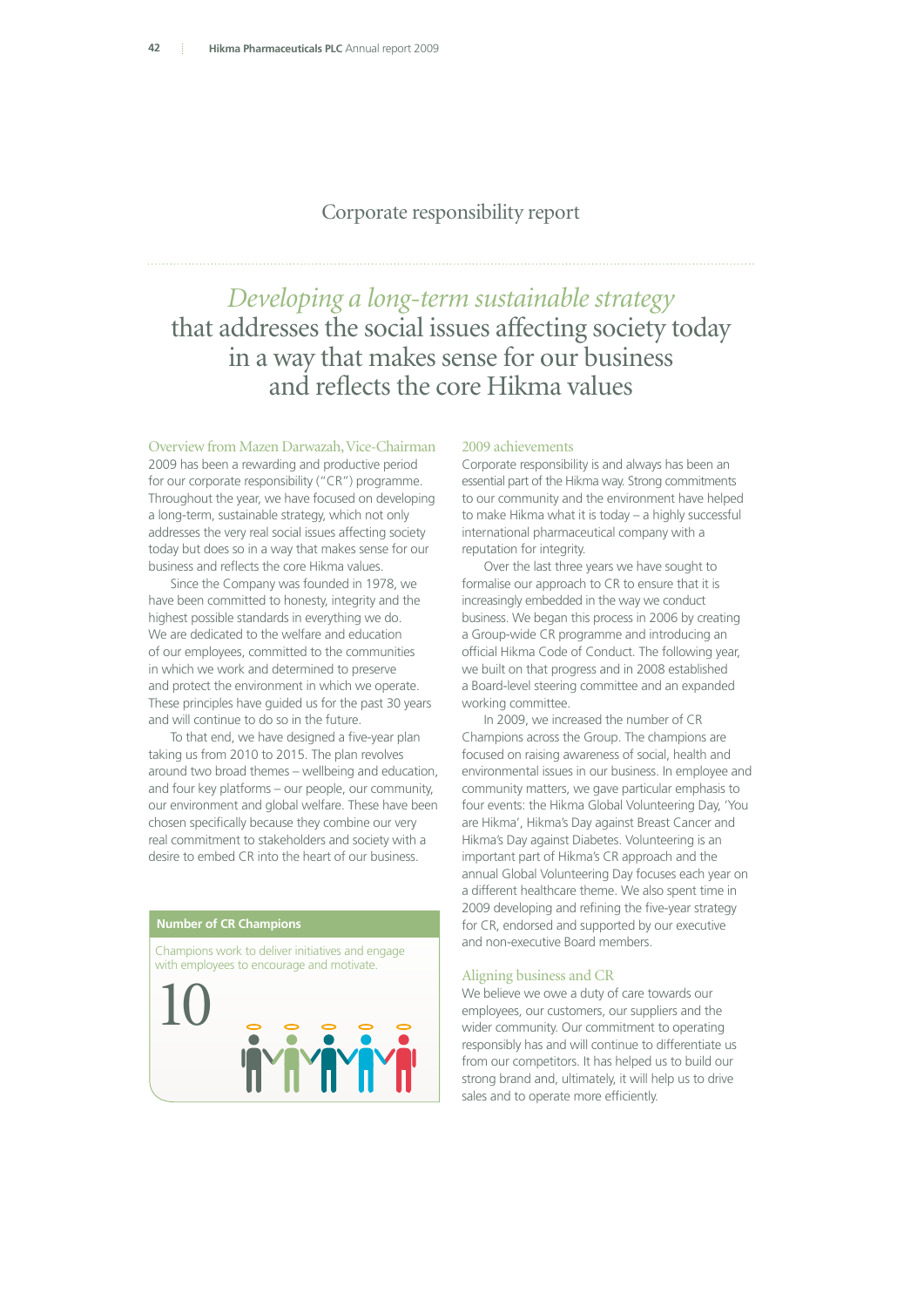

At the end of 2008, we undertook a significant review of our CR governance structure in line with our ongoing aim of embedding CR throughout the Hikma Group and driving the CR programme from the Board and senior management to operational functions. This year was the first full year of operations for the Board-level CR Steering Committee and CR Working Committee.

The seniority and breadth of experience that the members bring to these committees ensures that CR remains focused and aligned to the business. Facilitated by the Corporate Communications and CR team, the Group is responsible for agreeing strategy, endorsing activities, reviewing activity reports and assessing progress. This approach provides coherence and economies of scale as well as a framework to share best practice across our markets.

On the ground, CR Champions work to implement our strategy across the Group. At the end of 2009, we had a team of ten CR Champions, each dedicated to one of our manufacturing facilities. During the course of 2010, we will build on this initiative, adding two new Champions to the existing team.

These Champions work to deliver initiatives, engage with and report to country managers and encourage and motivate employees to make CR part of their day-to-day operations. All our Champions are full time employees with a range of experience and expertise, which ensures that CR remains focused on business benefit and is embedded in employees' working lives.

Our Champions deliver monthly reports to the CR department and their country managers. These managers then report back to the Group on progress, encouraging diligence and continuity. We are now

establishing KPIs for senior management to deepen their support for CR in their respective markets.

#### Reporting

We have continued to use the Global Reporting Initiative's G3 guidelines as a benchmark tool. Building on our work in previous years, we have focused in particular on community investment, environmental impacts, employees and labour practices.

Many of our subsidiaries began reporting against GRI metrics for the first time in 2009, including Egypt, Germany, Italy, Jordan's APM facility and Saudi Arabia. We have also started to use dedicated reporting software, underlining our commitment to the GRI approach and enhancing comparative reporting in the future.

#### People

We value our people as our most important asset. To successfully grow our business, we need to develop and reward our people.

With our commitment to maintaining the highest quality standards and cGMP (current good manufacturing practices), technical training has always been a top priority across the Group. In 2008, analysis of GRI data helped us to identify areas of need for further training. On this basis, we targeted an increase in non-technical training for 2009. In line with these targets and in recognition of the important role CR plays within the Group, a two-day training workshop was held in 2009, focusing on developing the champions' knowledge and understanding of CR and discussing future strategic aims. Of course, we also maintained our Continuing Education Scheme, which supports employees in full funded further education programmes.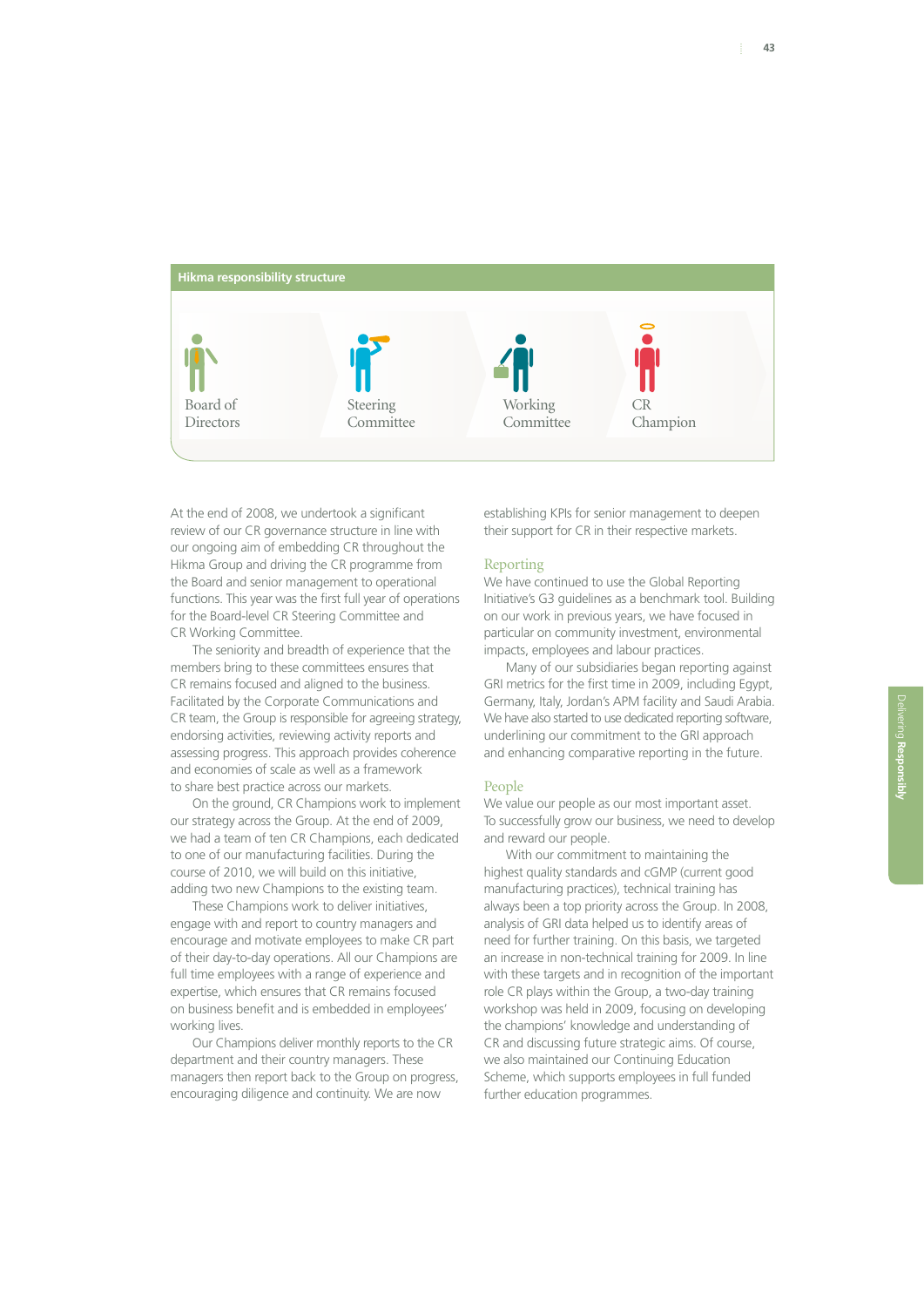Corporate and social responsibility report continued

#### *Health and safety*

Health and safety lie at the core of our business. We cannot operate successfully and deliver quality products without ensuring the health and wellbeing of our employees.

Communication of Hikma's Health and Safety Policy – to meet and, where possible, exceed all the labour laws and regulations with regards to workplace health and safety in all the countries in which we operate – was prioritised during the year. We are committed to continuous improvements in health and safety and will be working towards the Group-wide implementation of OHSAS ISO 18001, the occupational health and safety management system, or its equivalents in 2010.

Our Health and Safety Policy is becoming more widely implemented across the Group. Developed in 2007 and launched in 2008, the policy involves the appointment of an HSE supervisor in each business unit. The appointment process continued during 2009. Health and safety training was offered to all employees across the Group in 2009. This was part of a commitment made in 2008 and we are proud to have achieved this goal. We have also made significant progress on absenteeism and occupational injury rates. Occupational injury rates were less than 1 per cent in 2009 and, in many countries, a zero rating was achieved. We hope to make further improvements in 2010, following the launch of an explicit programme targeting zero level occupational injuries.

Promoting the health and safety of our employees is clearly aligned with our key business objectives – to deliver better health to the markets we serve. In 2009, our businesses focused on developing a strong presence in the growing fields of heart disease,

#### **Occupational injury rates**

Occupational injury rates were less than 1% and in many countries zero.



diabetes and cancer. Sponsoring symposia and conferences for doctors, we have helped to build a strong knowledge base in the MENA region. In 2009, two important events

were organised to raise awareness of cancer and diabetes among our employees and our communities and to promote



healthier lifestyles – Hikma's Day against Breast Cancer and Hikma's Day against Diabetes.

The Day against Breast Cancer was a Group-wide event with participation from all business units. Free breast examination and mammograms were offered to female employees in some business units. Other initiatives included poster and brochure campaigns, awareness e-mails, lectures on prevention and fundraising in support of cancer research.

A similar approach was taken with our Day against Diabetes. Awareness of the causes and risks of diabetes was heightened through lectures and poster campaigns at a number of Hikma business units. In others, blood sugar analysis tests were offered to employees and in the US, employees took part in the American Heart Foundation's Heart Walk campaign.

#### **Ethics**

Hikma is committed to the highest ethical principles and we endeavour to ensure that all our employees conform to the highest possible standards of integrity and honesty.

We are members of the Global Compact, a UN-sponsored initiative for businesses committed to aligning their operations and strategies with ten universally accepted principles in the areas of human rights, labour, environment and anti-corruption. Hikma remains committed to upholding these principles and embedding them into its operations. In 2009, further steps were taken to train existing staff and all new joiners now receive guidance on our commitment to the Global Compact as part of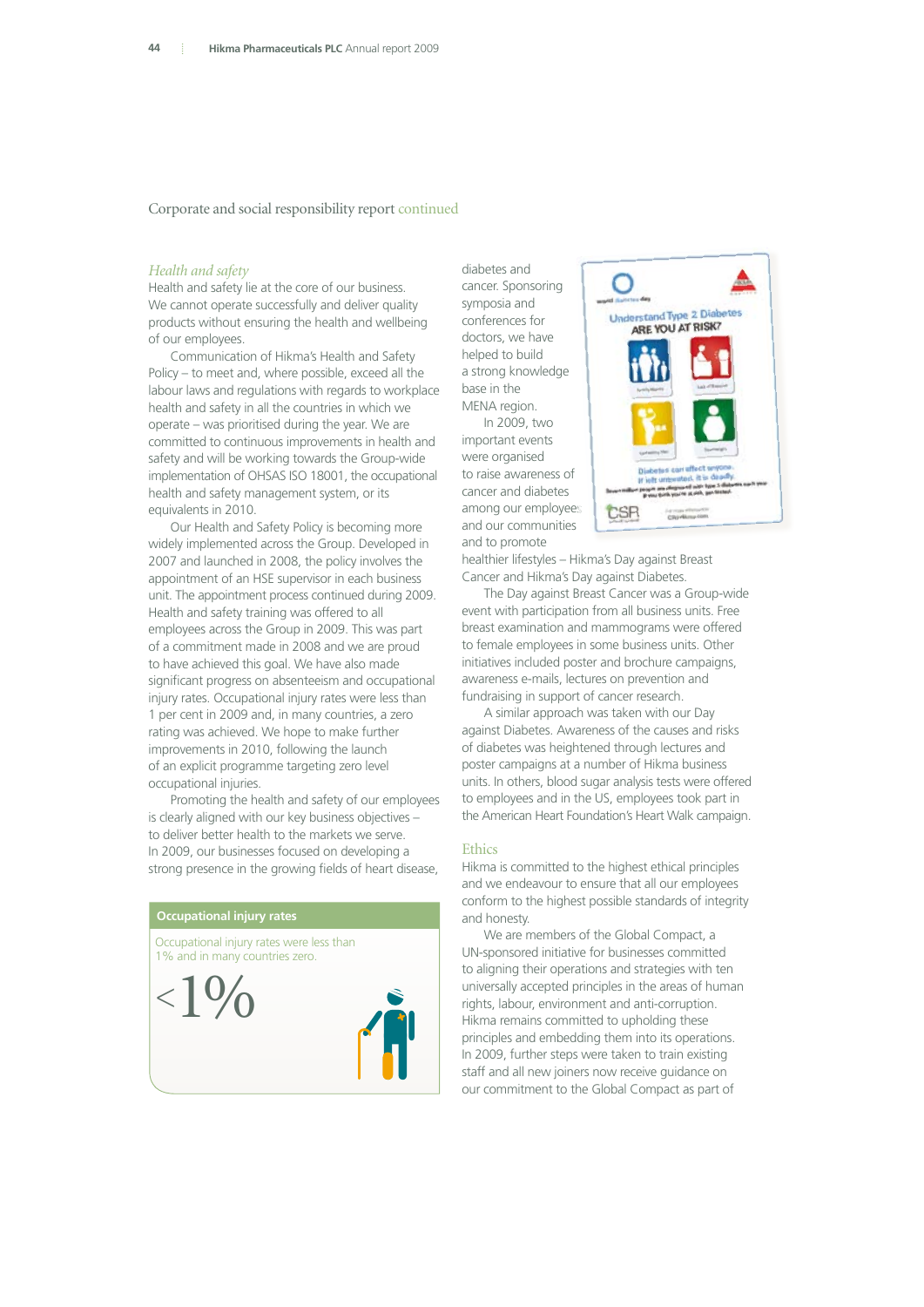#### **Community**



their induction programme. In November 2009, we issued a Communication on Progress report underlining our actions to date.

We now audit all our main suppliers with regard to their employment practices. The practice was initiated two years ago and we constantly seek to improve communication with suppliers and gain more feedback from them.

We are also making progress with our Code of Conduct. In 2009, more than 65% of all employees signed the code and it was incorporated into the induction process for new employees. In 2010 our Code of Conduct will be included in performance appraisals.

In 2009, we also updated our "Equal Treatment of Employees & Harassment" policy, which states that we do not condone favouritism or inequality in any shape or form.

In 2009, Hikma Pharmaceuticals was awarded the Best Company in an Emerging Market Award at the annual Scrip Awards. This award is testament to the continued progress the Company is making to be a leader in the MENA region across all areas of its business including CR.

#### **Community**

Active and effective engagement with the community is an essential part of our CR strategy.

The Hikma Global Volunteering Day, held in April each year, aims to encourage employees across the Group to invest time in their local communities. The number of participants more than doubled this year – from 500 in 2008 to 1,200 in 2009. Aligned with our business objectives, the Volunteering Day aims to support better health in our local communities. This year, staff worldwide participated in a variety of charitable activities, including donating blood, cleaning hospitals, kindergartens and orphanages and spending time with the children, and raising money for research.

Of course, we are active in our communities throughout the year through a number of other initiatives, including providing funding for students in the fields of Technical Pharmacy and Applied Medical Sciences. The time, interest and funding that we provide to local students is a real indication of our ongoing commitment to the communities in which we work. Over the long term, these efforts should also help to ensure that we can continue to attract well-trained employees in each of the markets in which we are operating.

Across the MENA region, Hikma volunteers also supported poor local communities, providing financial and practical assistance to those in need. In the United States, fundraising was undertaken and support was given to local homeless groups, disadvantaged families and the elderly.

Hikma has also partnered with the Global Fund to fight Aids, TB and Malaria. In 2009, the Company and the Samih Darwazah Foundation donated the seed money to establish the MENA Chapter of the Global Fund. This is located in Amman Jordan, and will operate across the Middle East and North Africa. A board of directors has been selected, an executive director has been hired and in 2010, the Chapter will launch its first awareness and advocacy campaigns.

Across the Group, we continued through 2009 to give generously to local causes, donating medicines to NGOs and communities in crisis. Our employees also volunteered their time to many NGOs worldwide.

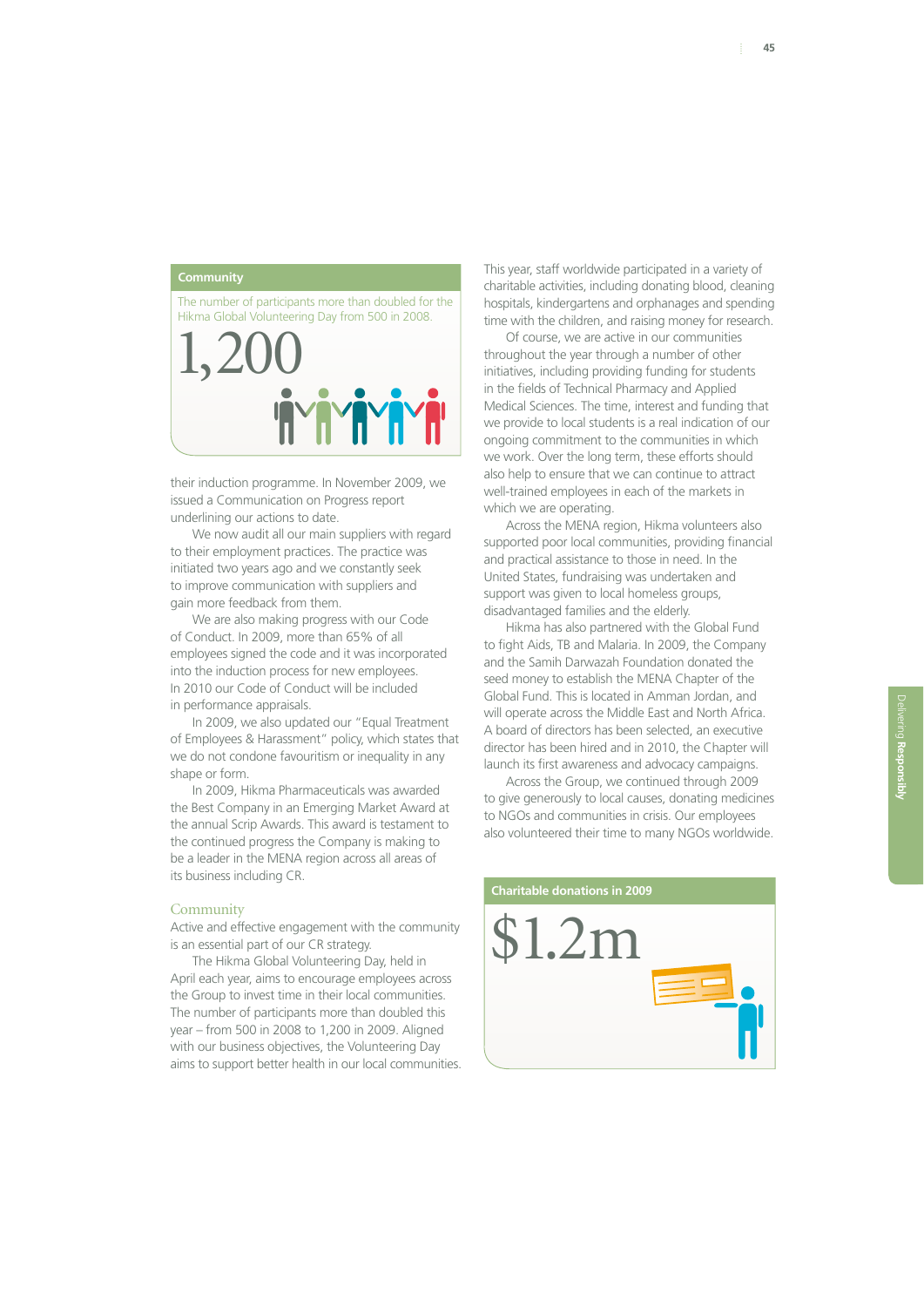Corporate and social responsibility report continued

#### Environment

Hikma, like every business, has an impact on the environment, both locally and globally. We are working towards limiting that impact by educating our staff and encouraging them to think about their effect on the environment in everything they do. We are also actively exploring ways in which we can reduce carbon emissions across the Group and reduce waste, particularly harmful waste.

Hikma's Environmental Policy five key pledges:

- 1. to integrate our environmental policy across the Group;
- 2. to reduce our impact on climate change;
- 3. to comply with environmental legislation and regulation in every country in which we operate;
- 4. to strive for continuous improvement in our environmental protection; and
- 5. to implement and develop ISO 14001 or its equivalent at every production site across the Company.

In 2008, we made good progress in this area, obtaining the ISO 14001 certification at our AMC facility and our Hikma Jordan facility. In 2009, both facilities gained the continuity certificate. In 2010, we are committed to continuing our work on ISO 14001 and exploring more international accreditations.

GRI data collection continued to heighten awareness of energy usage in 2009 and helped to identify ways to drive a reduction in energy consumption across our business units. The collection and analysis of data improved considerably in 2009 and we expect to report further progress in 2010.

## Diesel consumption decreased in Algeria  $-21\%$ **Energy consumption**

In many units, real advances have been made in energy and water consumption since 2008. In Algeria, electricity consumption fell 11% year on year from 1.5 million KWh to 1.3 million KWh while diesel consumption was 21% lower at 57,000 litres over the same period. The business also intends to drive forward a more aggressive recycling programme and incinerate hazardous waste in a more effective manner.

Hikma Jordan and AMC reduced diesel consumption by at least 10%, thanks to a concerted effort to be more energy efficient.

Hikma Jordan's water consumption fell dramatically, from 44,674 cubic metres to 27,168 cubic metres, Portugal reduced water consumption by 15% to 74,431 cubic metres and Saudi Arabia cut water consumption by 16% to 47,430 cubic metres.

Across the Group, Company vehicles have been upgraded to more environmentally efficient options. In addition, there is an ongoing and regularly reinforced awareness campaign, which stresses Hikma's desire to reduce its environmental impact and stresses the part that each and every employee can play in this endeavour. We will be reporting back on our progress to all our stakeholders.

Following initial work in 2009, Hikma will be assessing its carbon emissions in Jordan during 2010. This analysis is based on the Carbon Disclosure Project framework and will provide valuable insights across the Group on how to measure our emissions and take steps to reduce our emissions as a Group in the coming years.

#### Moving forward – our five-year plan

We have designed a five-year plan taking us from 2010 to 2015. This revolves around two broad themes, wellbeing and education. Wellbeing is intrinsically linked to our role in the pharmaceutical industry and our core duty of care to those around us. Education is integral to the effective development of the Company and the communities we serve.

These themes will be a reference point for our CR efforts over the next five years and within this framework, we have created four key areas of focus: our people, our community, our environment and global welfare, which reflects our awareness of the need to enhance health and wellbeing wherever we operate and wherever we do business. While we have implicitly recognised these areas as being of crucial importance in the past, explicit recognition will, we believe, allow us to reinforce our efforts to drive CR internally and on the world stage.